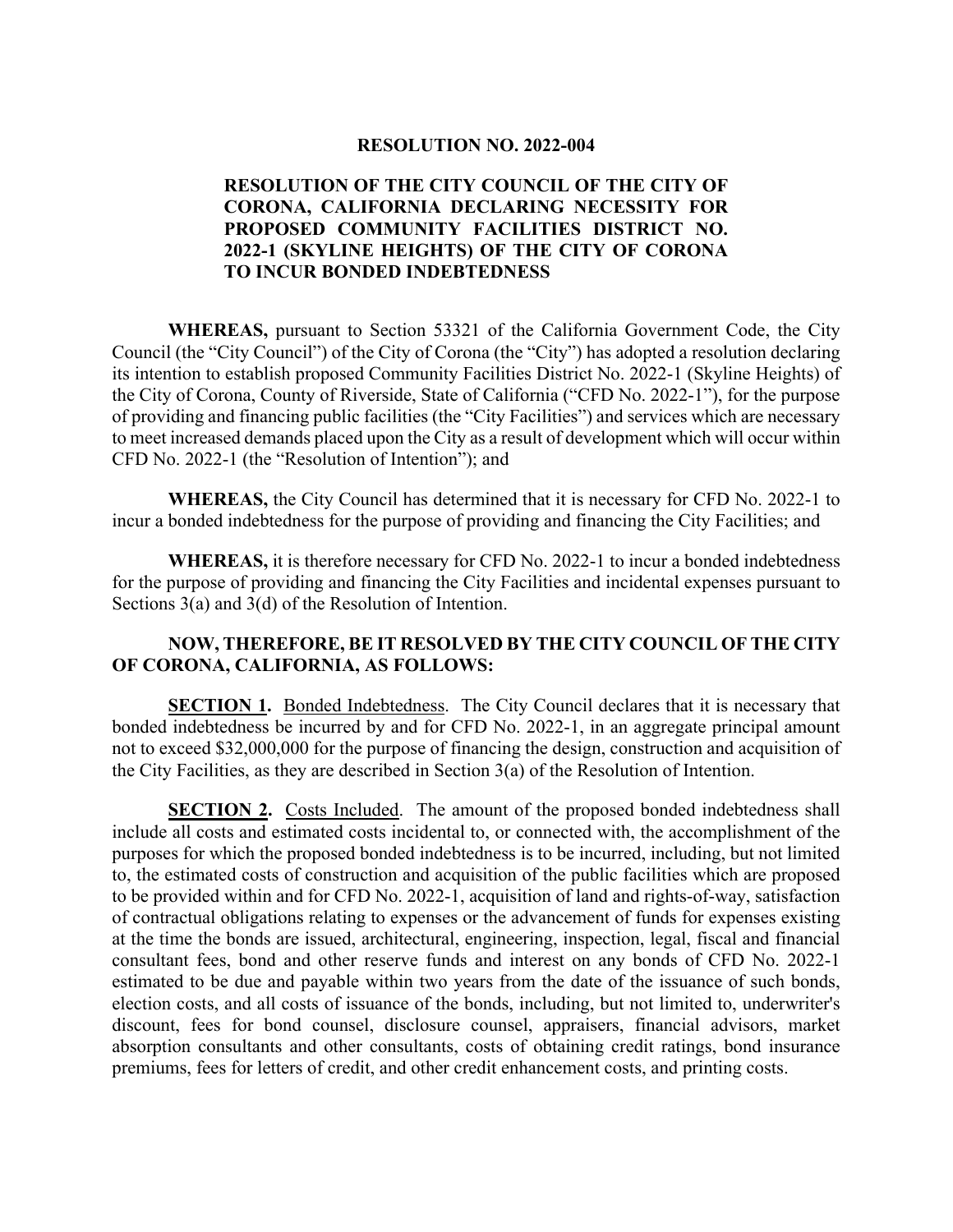**SECTION 3.** Payment of Bonded Indebtedness. Pursuant to Section 4 of the Resolution of Intention and Section 53351 of the California Government Code, all parcels of taxable property within the territory of CFD No. 2022-1 shall be subject to the levy of special taxes to pay the principal of and interest on the aggregate principal amount of the bonds of CFD No. 2022-1, which may be issued and sold to finance the City Facilities.

**SECTION 4.** Hearing. A public hearing on the proposed bonded indebtedness for CFD No. 2022-1 shall be held at 6:30 p.m. on March 2, 2022, in the City Council Chambers located at 400 South Vicentia Avenue, Corona, California. Said hearing shall be conducted concurrently with the hearing on the formation of CFD No. 2022-1.

**SECTION 5.** Notice. The City Clerk shall publish a notice of the time and place of said hearing pursuant to Section 53346 of the California Government Code and may also give notice of the time and place of said hearing by first-class mail to each registered voter and to each landowner within CFD No. 2022-1.

**PASSED, APPROVED AND ADOPTED** this 19th day of January, 2022.

Mayor of the City of Corona, California

**ATTEST:**

City Clerk of the City of Corona, California